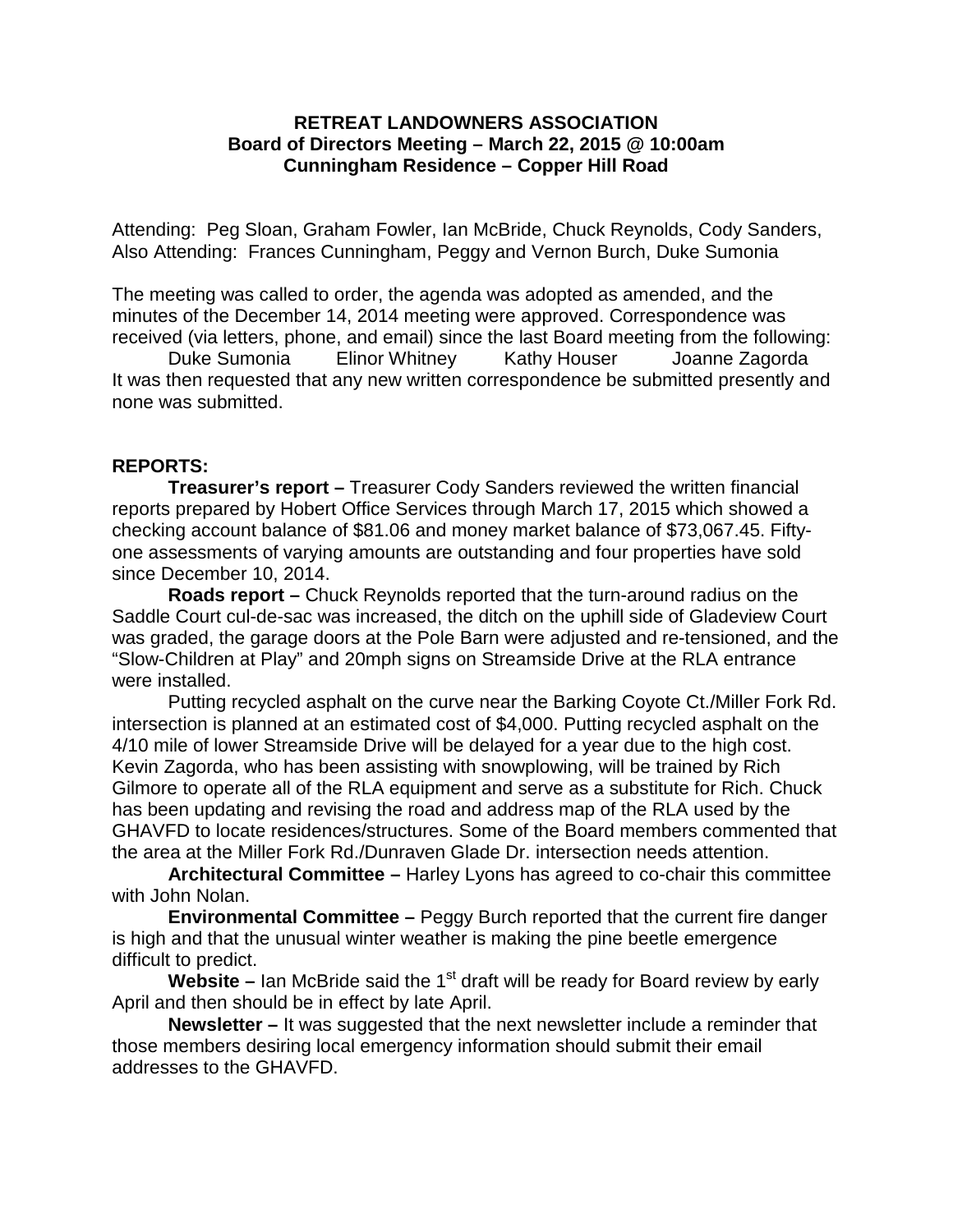## **OLD BUSINESS:**

 **Emergency Operation –** Graham Fowler reported that local resident Dick Lightner is a Ham Radio operator and would be willing to give classes.

 **Potluck –** The potluck held at the American Legion in Estes Park was a great success.

 **CR 43 –** Communications concerning the road closures and updates continue to be helpful.

## **NEW BUSINESS:**

**Budget** meeting will be scheduled for April.

 **Annual Meeting** is scheduled for Sunday, July 19, 2015 @ 9:00am in the Pole Barn. The Wine & Cheese party will be held the evening of Saturday, July  $18<sup>th</sup>$ .

**Community Trash Receptacle –** A request was received for the RLA to provide a type of container in which residents could leave their trash bags for pick up by trash service trucks. The Board agreed that the current policy of individual property owners being responsible for removal of their own trash should be upheld and that a community container should not be provided.

**Post Office Boxes –** Some members have complained that previously free PO boxes must now be rented. This matter should be pursued through the USPS as the RLA Board has no authority.

#### **LANDOWNERS COMMENTS:**

Duke Sumonia announced the passing of Mildred Muller-Nowack and Hugh Beckham. He also had questions and comments about the vacant board position, lien proceedings and assessment exemptions/qualifications and various other matters.

Graham Fowler requested that the Board be notified of the dates that liens will be filed.

Next meeting is scheduled for Sunday, June 14, 2015 @ 1:00pm at Peg Sloan's.

Meeting adjourned.

Joan Van Horn Meeting Recording Secretary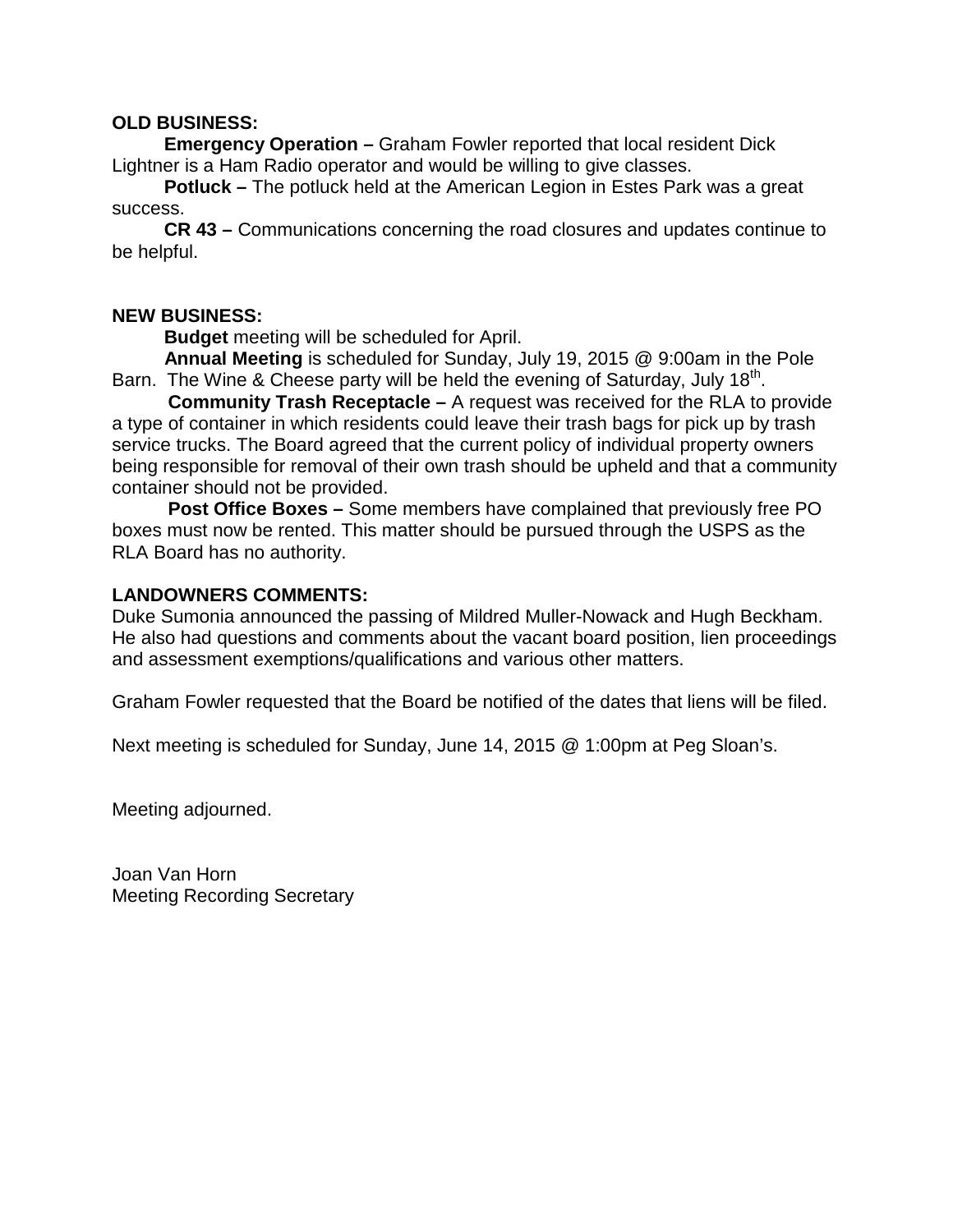## **RETREAT LANDOWNERS ASSOCIATION Board of Directors Meeting – June 14, 2015 @ 1:00pm Sloan Residence – Miller Fork Road**

Attending: Peg Sloan, Graham Fowler, Ian McBride, Chuck Reynolds, Cody Sanders, Denise Stookesberry

Also Attending: Star Gilmore, Sandra Reynolds, Sonny and Rhonda Fee

The meeting was called to order, the agenda was adopted as amended, and the minutes of the March 22, 2015 meeting were approved. Correspondence was received (via letters, text and email) since the last Board meeting from the following:

 Amanda Gordon, Jim Boyd, Louie Dionese, Chris Guianelli, Polly Bennett, Duke Sumonia, McCoy, Bicknell, Dorothy Rausch, Dick Lightner, Greg Bunton

 Ian McBride agreed to set up a distribution system that would forward email sent to the RLA Board to the individual board members also.

 It was then requested that any new written correspondence be submitted presently and none was submitted.

#### **REPORTS:**

**Treasurer's report –** Treasurer Cody Sanders reviewed the written financial reports prepared by Hobert Office Services through June 10, 2015 which showed a checking account balance of \$1615.85 and money market balance of \$65,076.25. Two properties have sold since the last Board meeting in March.

Whether or not liens should be filed on delinquent assessments was discussed and it was moved and seconded that liens be filed on all property owners whose assessment payments are delinquent with the exception of Lorenz whose law suit against the RLA is still pending. The motion passed 5-1.

**Roads report –** Chuck Reynolds reported that putting recycled asphalt on the curve near the Barking Coyote Ct./Miller Fork Rd. intersection is on hold as laying recycled asphalt on the 4/10 mile of lower Streamside Drive has become a higher priority. The prices for recycled asphalt dropped significantly but went back up before work could begin. It is hoped that prices will allow it to be done in July, otherwise it may be on hold until fall. The cost will be approximately \$6,000.00. Chuck presented revised figures for road maintenance in the proposed 2015-16 budget which reduced expenses by \$5,360.

**Architectural Committee –** The annual report will be included in the annual meeting package.

**Environmental Committee –** The annual report will be included in the annual meeting package.

Website – Ian McBride said the 1<sup>st</sup> draft of the revised website is now ready for Board review and he welcomes input from board members. He wants to add more local photos and will make the site available for members to post information.

**Newsletter –** Denise Stookesberry had previously suggested that the newsletter be done "in house" to save some money but since the next newsletter editor may not be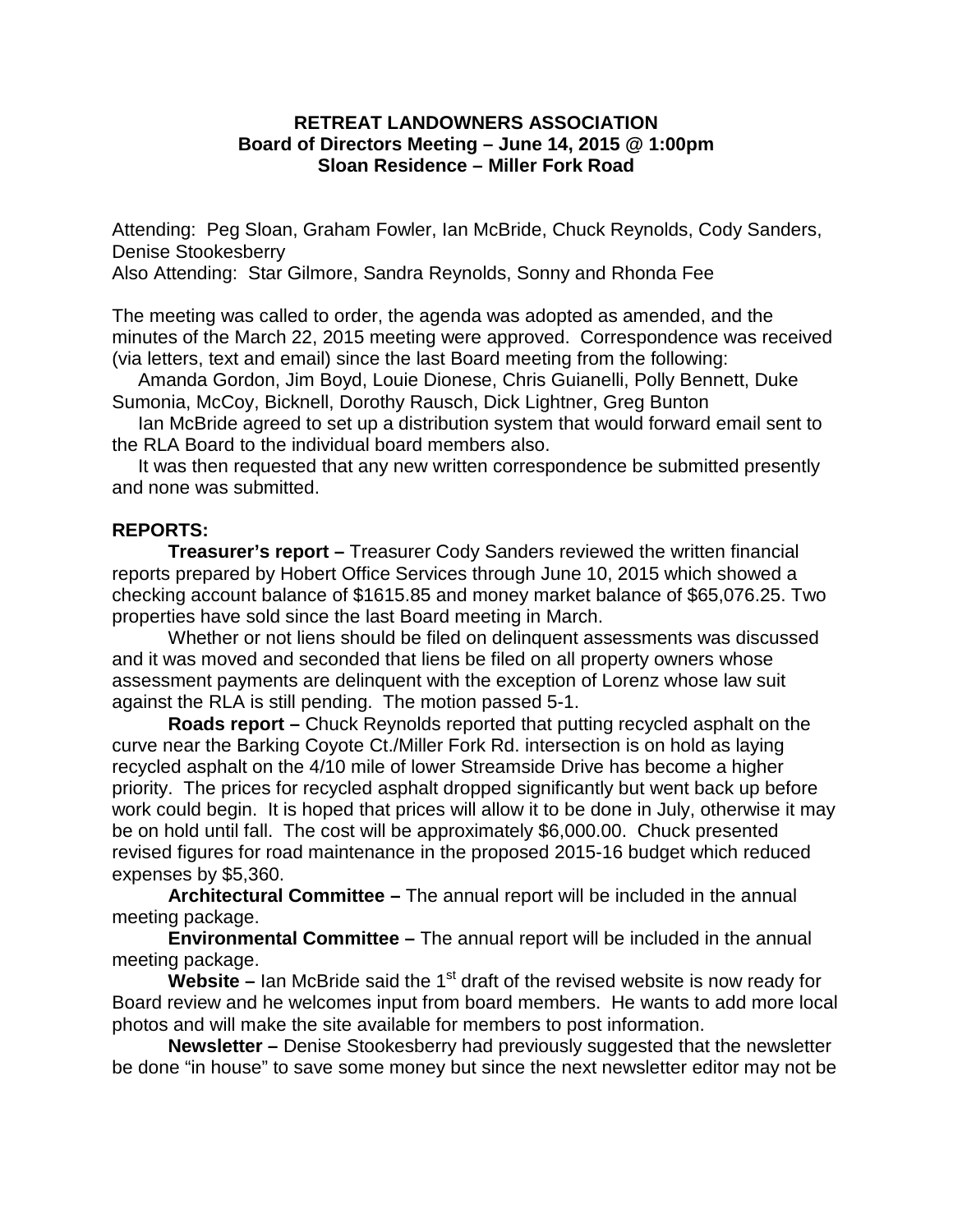able to do all of it, she felt continuing with Hobert Office Services might be the easier alternative. Next newsletter should be distributed prior to the annual meeting.

**Litigation –** The annual report will be included in the annual meeting package.

# **OLD BUSINESS:**

 **2015-16 Budget/Assessment –** The Board reviewed the proposed 2015-16 budget with changes to the road maintenance items which reduced expenditures by \$5,360 but still left total expenses exceeding income by about \$11,000.00. It was moved and seconded that the budget be adopted and that the 2015-16 assessment be raised to \$350.00. Following discussion, it was decided that the \$15,000 for legal fees should be a reserve/contingency fund since it will be spent only if new lawsuits are filed and that the line item for legal fees be \$1,000. The motion was then amended and approved by the seconder that the 2015-16 budget be approved as amended and that the 2015-16 assessment be set at \$300.00. The motion passed unanimously.

 **Emergency Operation –** Local resident Dick Lightner who is a Ham Radio operator will be asked to speak at the annual meeting.

# **NEW BUSINESS:**

 **Nominating Committee –** No one has volunteered to serve on the Nominating Committee. Three board positions will be available.

 **Annual Meeting –** The Board reviewed the annual meeting agenda. The meeting will be held at the American Legion Post in Estes Park on July 19, 2015 @ 1:30pm. It was moved, seconded and carried that \$200 be donated to the American Legion for use of the meeting room.

 **Wine and Cheese Party –** The party will be held at 5:30pm on Saturday, July 18<sup>th</sup> at the Pole Barn in the Retreat.

 **Retreat Entrance Sign –** The Board had authorized \$800 to be paid to Bob Clarke for the new Retreat entrance sign which is awaiting installation upon completion of the road construction. The Board agreed that Bob Clarke should be paid \$600 now since the sign is finished and the remaining \$200 upon installation.

Web Password – A new password for the website will be ready by July 20<sup>th</sup>.

 **Miller Fork Gate –** Star Gilmore explained her concerns regarding the gate on Miller Fork Road and proposed forming a Retreat Road & Trail Use Conflict Resolution Group to address and resolve conflicts regarding the gate and its use. She presented an outline of the purpose and goals of this group which will be posted on the website, emailed to members, and included in the next newsletter.

**Bulwark Ridge -** This matter was tabled.

# **LANDOWNERS COMMENTS:**

New property owners Rhonda and Sonny Fee requested various sources for information regarding the Retreat.

Meeting adjourned at 3:30pm.

Joan Van Horn, Meeting Recording Secretary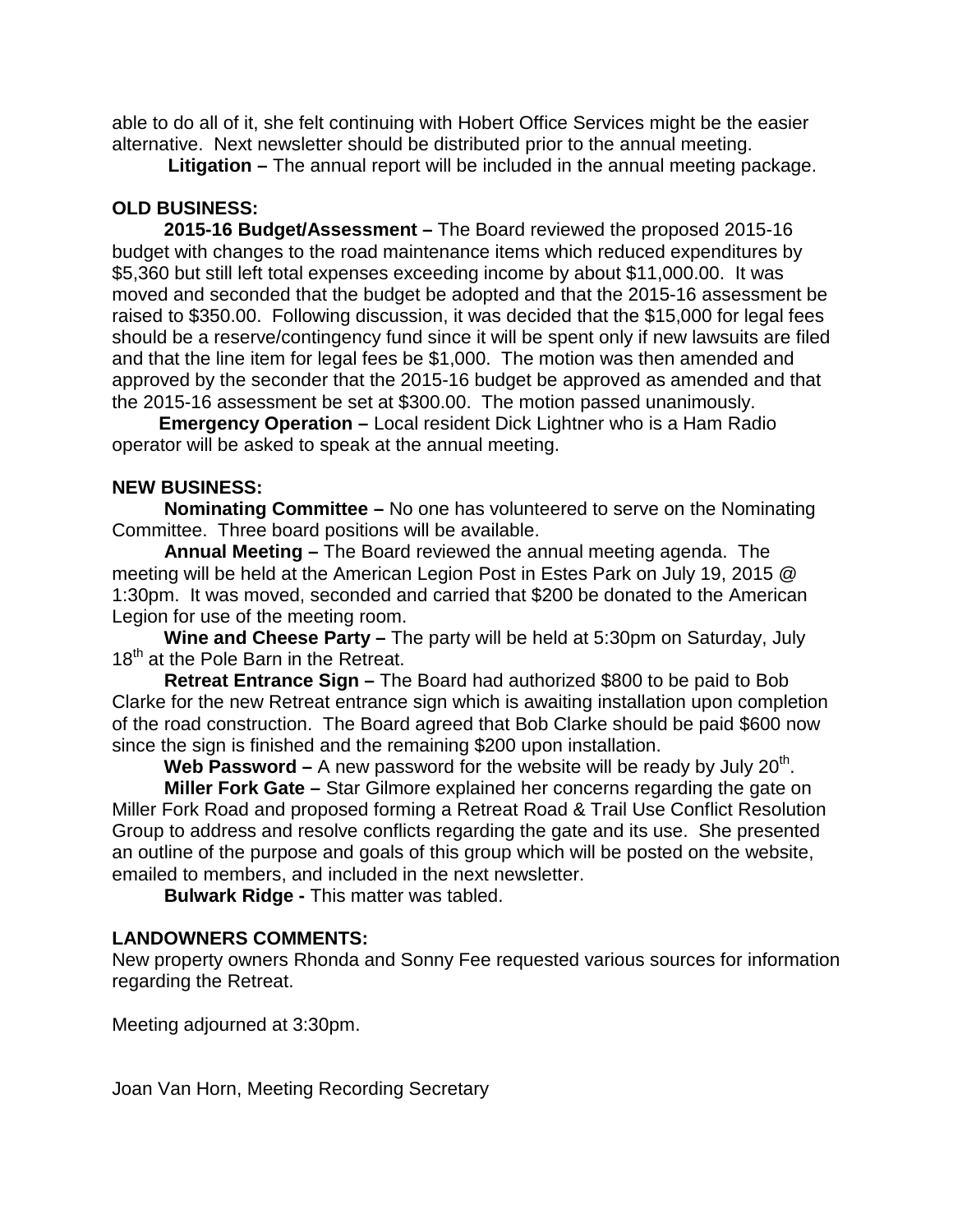### **RETREAT LANDOWNERS ASSOCIATION Board of Directors Meeting October 3, 2015 Gail Lyons Residence on Streamside Drive**

Attending: Denise Stookesberry, Frances Cunningham, Graham Fowler, Gail Lyons, Chuck Reynolds, Joanne Zagorda

Also Attending: Peg Sloan, Star Gilmore, Joan Van Horn

The meeting was called to order, the agenda was adopted, and the minutes of June 14, 2015 and July 19, 2015 board meetings were approved. Correspondence was received (via letters, phone, text and email) since the last Board meeting from the following: Polly Bennett, Cody Sanders, resident requiring an assessment invoice.

The Board discussed complaints received about barking dogs which is a County regulated matter but Frances Cunningham agreed to notify the individual property owner when a complaint is received from a neighbor as a first step. Also, speeding on RLA roads continues and it will be addressed in the next newsletter.

## **REPORTS:**

**Treasurer's report –** No report. Since so many assessments have not yet been paid for this fiscal year, it was decided that invoices for assessments should be mailed via USPS separately from other RLA information so the notices do not get "lost".

**Roads Report –** Chuck Reynolds reported that putting recycled asphalt on the 4/10 mile of lower Streamside Drive has been on hold because of the higher prices and access problems with County Road 43 construction but hopefully will be completed within the next few weeks. A couple of possibilities for a newer snowplow truck are being pursued. Graham Fowler commented that a campaign was initiated a few years ago that raised some funds to be spent for a truck and snowplow blade. Chuck will check with the Hoberts to see if money still remains in that campaign fund.

**Architectural Committee –** No report. Membership on the committee will be finalized with Peg Sloan and Harley Lyons co-chairing.

**Environmental Committee –** Peggy Burch's written report summarized Fall conditions and commented on the abundance of mullen and thistles and the high fire danger presently.

**Website –** No report.

**Newsletter –** Still need a volunteer to do the newsletter.

**Litigation –** No court determination to date.

**Retreat Road & Trail Conflict Resolution Group –** Star Gilmore reported that the committee had met twice and will proceed to place signs regarding private property, trailheads, and permit parking for RLA residents. They will be polling property owners behind the gate for their opinions about the access, maintenance, etc. Also they will be researching a small portion of Fisherman's Lane which appears to a public portion as opposed to the rest of the road which is private.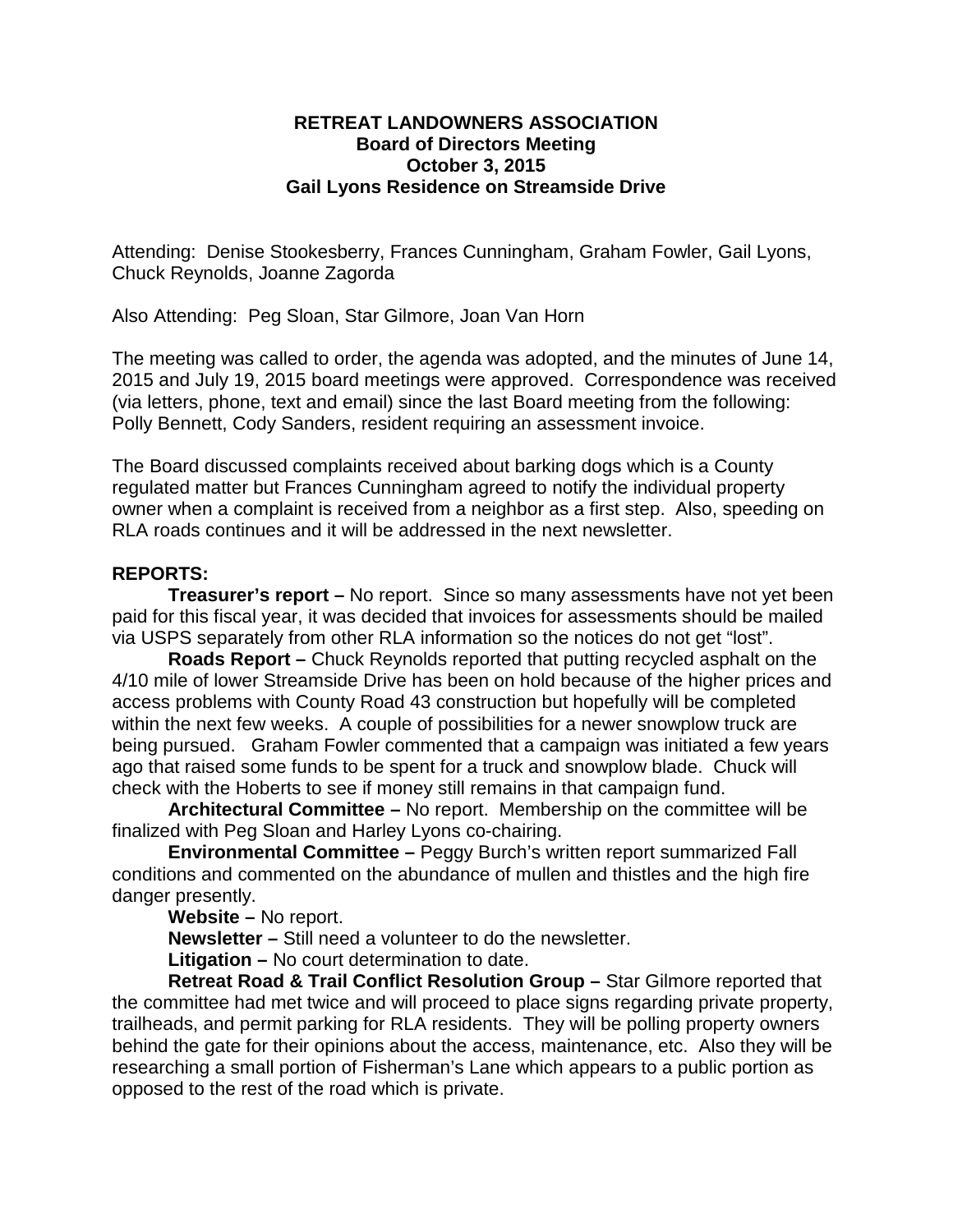## **OLD BUSINESS:**

**Nominating Committee –** Volunteers for this committee are still needed. **RLA Attorney Meeting -** Members of the Board met with the attorney in late July and a report of the meeting was sent out to Board members.

## **NEW BUSINESS:**

**New Policy and Documents for Assessment Collections –** The Board reviewed and revised the resolutions adopting new policies on collection of unpaid assessments and foreclosure. It was decided not to charge a late fee but to continue the current rate of interest of 18% on unpaid amounts. It was moved, seconded and carried that the Resolutions be adopted with the revisions and in accordance with State of Colorado laws and regulations.

**Larimer County Request –** Larimer County has purchased a lot within the Retreat which will not be developed nor require services from the RLA so it has requested exemption from assessment requirements. The Board decided to refer the matter to its attorney and will so notify the County.

**Road Signs –** Fire lane signs have been reinstalled near Miller Fork.

**Potluck –** February 19 or 20 was proposed for the winter potluck at the American Legion in Estes Park. Once it is reserved, notice will go out.

Meeting adjourned at 9:00pm.

Joan Van Horn Meeting Recording Secretary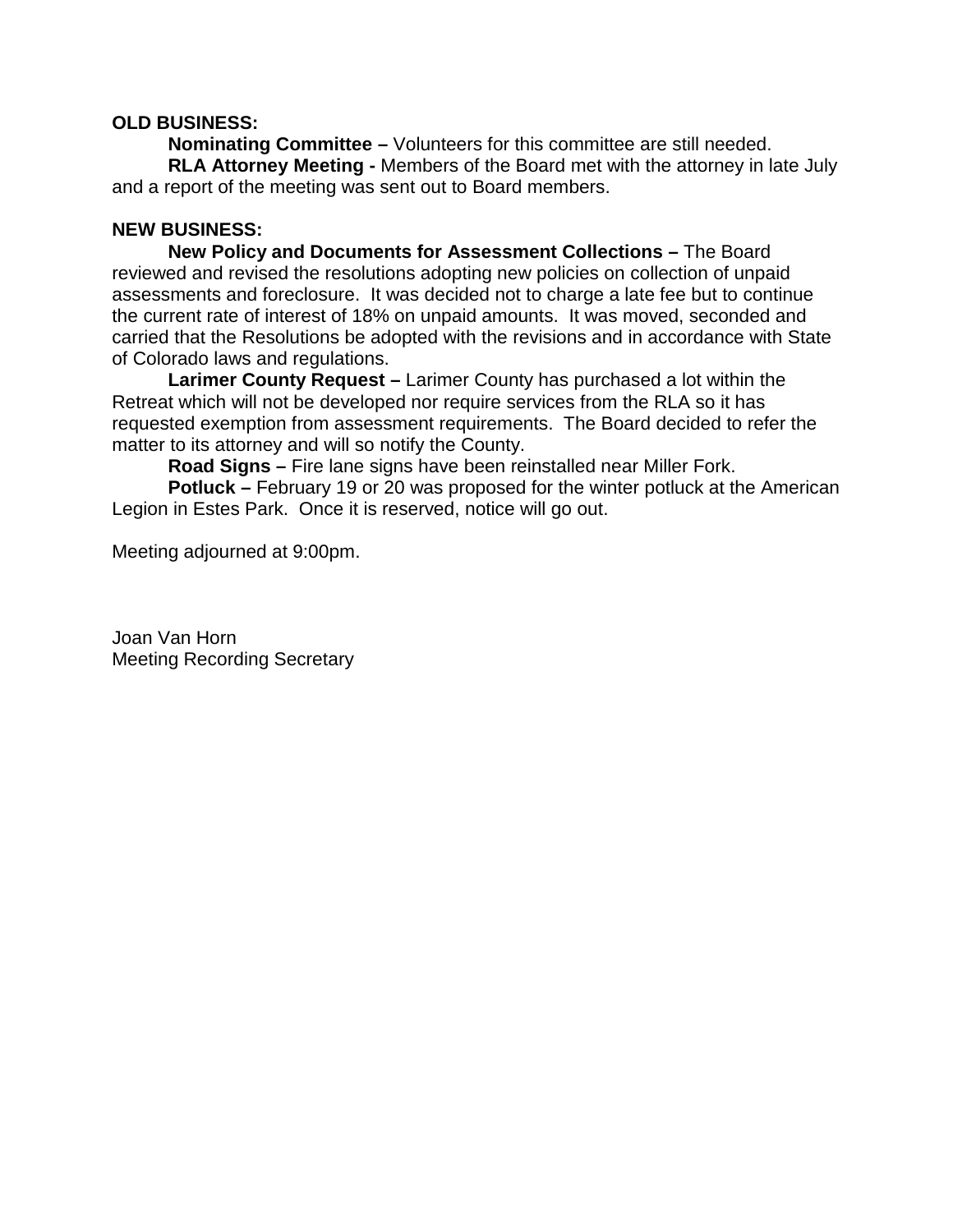## **RETREAT LANDOWNERS ASSOCIATION Board of Directors Meeting December 6, 2015 @ 1:00pm Joanne Zagorda's Residence on Miller Fork Road**

Attending: Frances Cunningham, Graham Fowler, Gail Lyons, Ian McBride, Chuck Reynolds, Joanne Zagorda

Also Attending: Peg Sloan, Joan Van Horn

The meeting was called to order, the agenda was adopted, and the minutes of October 3, 2015 board meeting were approved. Correspondence was received (via letters, phone, texts and email) since the last Board meeting from the following: Polly Bennett, The McCoys, and several persons regarding bear break-ins.

# **REPORTS:**

**Treasurer's report –** The financial report submitted by Hobert Office Services was reviewed. Funds (\$25,000) for a new snowplow truck were transferred from the Operating Account to Equipment Reserve. Directors' insurance coverage is going up \$400. It was agreed that Hobert should be directed to send out to all RLA members (via USPS mail) the RLA's attorney rebuttal to the email sent out by Ms. Lorenz.

**Roads Report –** Chuck Reynolds reported that a replacement snowplow truck is still being pursued and that the current truck needs a new ignition. Also, the two signs at the Miller Fork trailhead area will be replaced for approximately \$80.

**Architectural Committee –** Peg Sloan reported that the committee had met yesterday and that the two file cabinets previously kept at Dennis Bicknell's house will be moved to the Pole Barn so Board members can access them. Peg will pursue obtaining maps of the lots and property owners for the Board members and make them available to residents for a fee. The RLA has numerous rules in its covenants, bylaws and policies which may require enforcement. Peg agreed to identify those rules administered by the ACC and the Board agreed to review the 2011 RLA Handbook to identify others and will discuss at the next board meeting.

**Environmental Committee –** No report.

**Website –** No report.

**Newsletter –** Mandy Gordon has agreed to do the newsletter starting in January.

#### **OLD BUSINESS:**

**Potluck –** The Potluck is scheduled for Saturday, March 5, 2016 @ 5:30pm at the American Legion. Frances Cunningham said she would notify Denise Stookesberry to include it in this month's newsletter and to also have notice go out with the attorney letter being mailed to all residents.

**New Policy and Documents on Assessment Collection –** The Revised Policy for Collections will be published on the website.